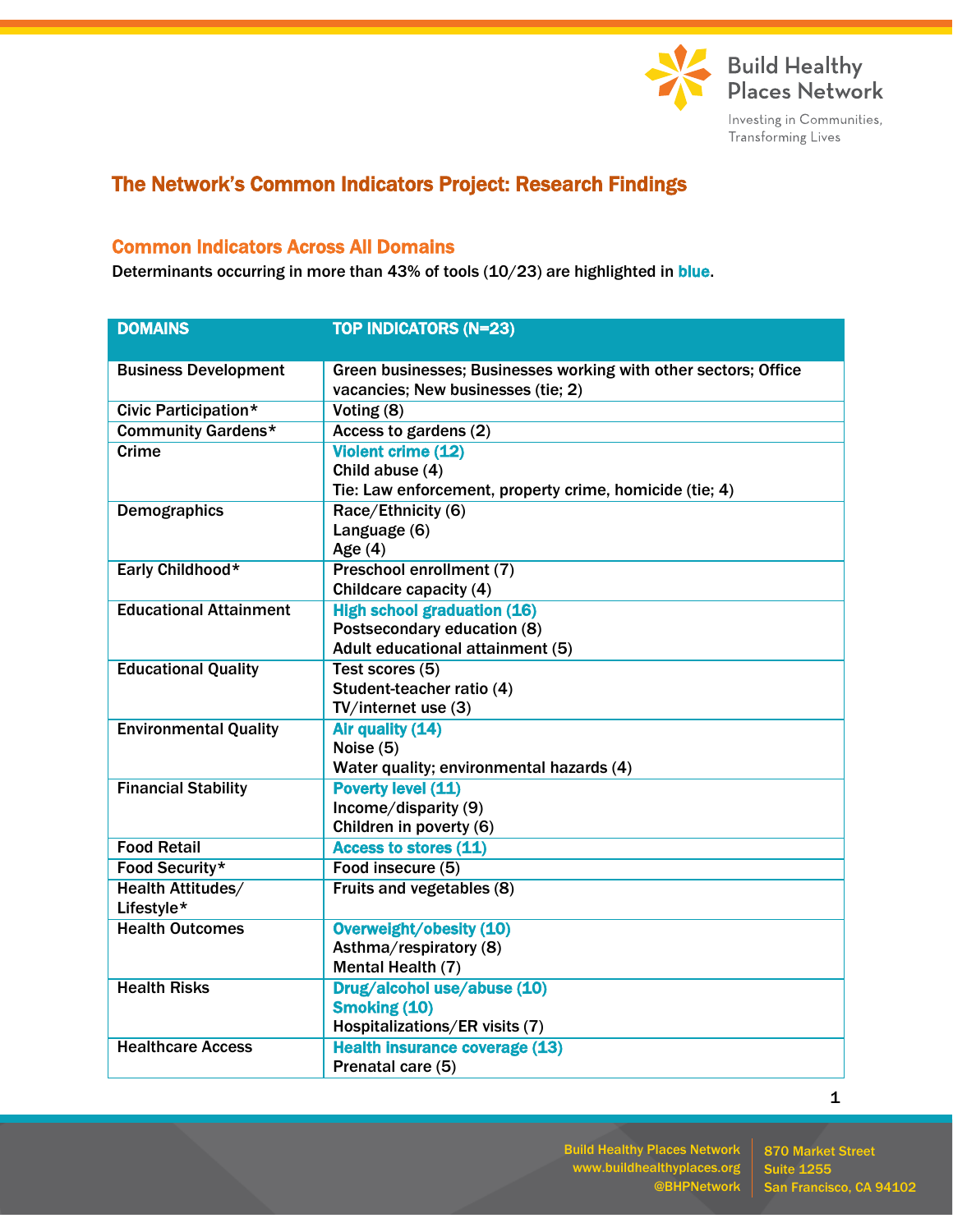

| <b>DOMAINS</b>               | <b>TOP INDICATORS (N=23)</b>                                          |
|------------------------------|-----------------------------------------------------------------------|
|                              |                                                                       |
|                              | Availability of physicians (5)                                        |
| <b>Healthcare Management</b> | Immunizations/vaccinations (7)                                        |
|                              | Cancer screening (7)                                                  |
| <b>Housing Affordability</b> | <b>Housing Burden (% income) (11)</b>                                 |
|                              | Home ownership (rent vs own) (10)                                     |
|                              | Vacancies (6)                                                         |
| <b>Housing Stability</b>     | Homelessness (6)                                                      |
|                              | <b>Residential Mobility (4)</b>                                       |
|                              | No-fault evictions; Foreclosures (tie; 2)                             |
| <b>Jobs</b>                  | <b>Unemployment (14)</b>                                              |
|                              | Employment (7)                                                        |
|                              | Educational/skill requirements (6)                                    |
| Neighborhood Amenities*      | Access to recreational facilities (7)                                 |
| Parks/Green Space*           | Tie: Open space (7)                                                   |
| <b>Physical Activity*</b>    | Physical activity/inactivity (8)                                      |
| <b>Physical Condition*</b>   | Land Use (4)                                                          |
| <b>Public Safety</b>         | Traffic/Auto accidents (9)                                            |
|                              | <b>Perceived Safety (6)</b>                                           |
|                              | Injury/Injury deaths (6)                                              |
| <b>Quality of Housing</b>    | Overcrowding (6)                                                      |
|                              | Dilapidated buildings (5)                                             |
|                              | Tie: Unsanitary conditions; Age (4)                                   |
| <b>Social Cohesion</b>       | Social capital/support (9)                                            |
|                              | Volunteering (5)                                                      |
|                              | Single parent/divorce (4)                                             |
| <b>Transportation</b>        | <b>Commute time (10)</b>                                              |
|                              | Mode to work (8)                                                      |
|                              | Trips by non auto mode; public transit ridership; car access (tie; 7) |

Build Healthy Places Network www.buildhealthyplaces.org @BHPNetwork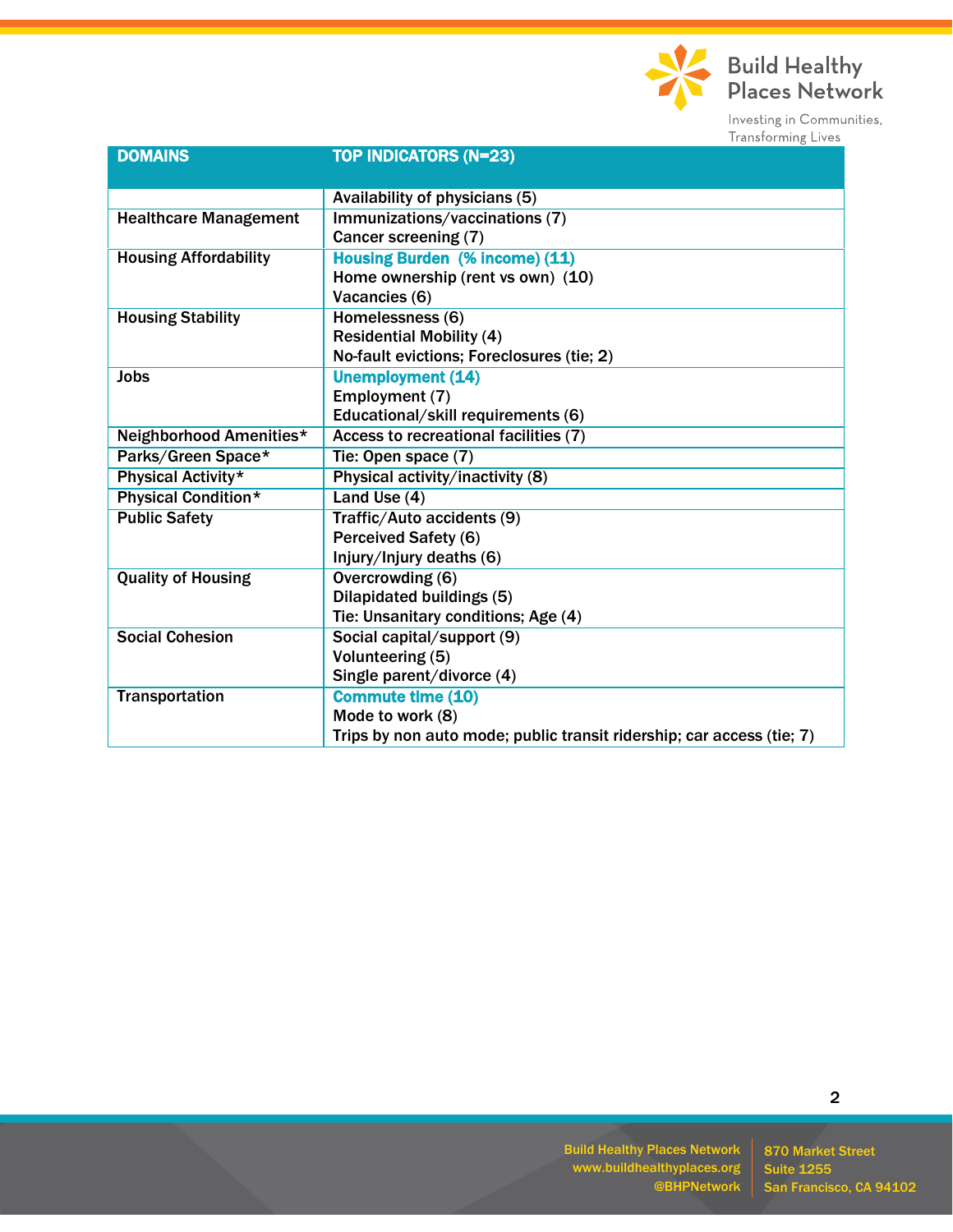

## Common Indicators Within Domains/Determinants

## - = indicator count of <2

| <b>DETERMINANTS</b>                | <b>COMMUNITY</b><br><b>DEVELOPMENT (N=7)</b>                          | <b>PLANNING</b><br>$(N=4)$                                                                                     | <b>PUBLIC HEALTH</b><br>$(N=11)$                                                                                                                                                                                      | <b>HEALTHCARE</b><br>$(N=8)$               |
|------------------------------------|-----------------------------------------------------------------------|----------------------------------------------------------------------------------------------------------------|-----------------------------------------------------------------------------------------------------------------------------------------------------------------------------------------------------------------------|--------------------------------------------|
| <b>Business</b><br>Development     |                                                                       | Green business (2)<br>$\bullet$                                                                                | $\blacksquare$                                                                                                                                                                                                        |                                            |
| <b>Civic Participation</b>         | Voting/<br>$\bullet$<br>registration (4)<br>$\bullet$                 | Voting/<br>$\bullet$<br>registration (2)<br>$\bullet$                                                          | Voting/<br>$\bullet$<br>registration (5)<br>$\bullet$<br>Political structure, power<br>groups, pub meeting<br>attendance (tie; 2)                                                                                     | Voting/registration (3)                    |
| <b>Community</b><br><b>Gardens</b> |                                                                       | <b>Community garden</b><br>$\bullet$<br>access(2)                                                              | $\blacksquare$                                                                                                                                                                                                        |                                            |
| Crime                              | Violent crime.<br>Property crime,<br><b>General crime</b><br>(tie; 2) | Violent crime, child<br>$\bullet$<br>abuse, crime/law<br>enforcement.<br>homicides, property<br>crime (tie; 2) | Violent crime (6)<br>$\bullet$<br>Crime/law enforcement,<br>$\bullet$<br>homicides (3)<br>Child abuse, property crime,<br>$\bullet$<br>incarceration, felony assaults,<br>robberies, exposure to<br>violence (tie; 2) | Violent crime (4)<br>$\bullet$             |
| <b>Demographics</b>                | Race/ethnicity (2)<br>$\bullet$                                       | ۰                                                                                                              | Race/ethnicity, language,<br>$\bullet$<br>age, marital status (tie; 2)                                                                                                                                                | Language, disability,<br>nativity (tie; 2) |
| <b>Early Childhood</b>             | Preschool<br>enrollment.<br>childcare capacity<br>(tie; 2)            | Preschool<br>$\bullet$<br>enrollment, childcare<br>capacity (tie; 2)                                           | Preschool enrollment (4)<br>$\bullet$<br>Childcare capacity (2)<br>$\bullet$                                                                                                                                          | Preschool (2)<br>$\bullet$                 |
| <b>Educational</b>                 | High school                                                           | High school                                                                                                    | High school graduation (9)<br>$\bullet$                                                                                                                                                                               | High school graduation (6)                 |

Build Healthy Places Network www.buildhealthyplaces.org @BHPNetwork

870 Market Street Suite 1255 San Francisco, CA 94102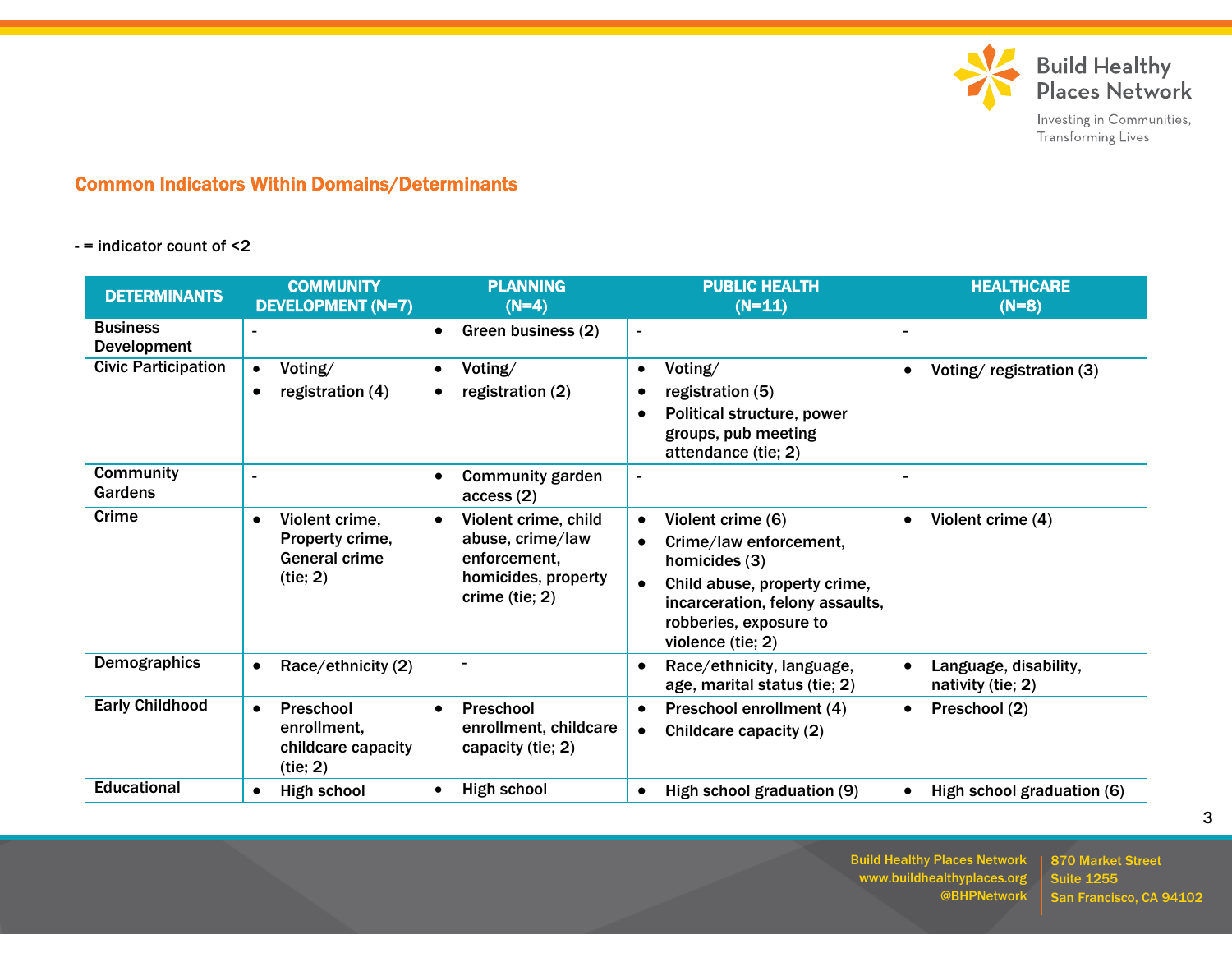

Build Healthy<br>Places Network

Investing in Communities, Transforming Lives

| <b>DETERMINANTS</b>            | <b>COMMUNITY</b><br><b>DEVELOPMENT (N=7)</b>                                                                                            | <b>PLANNING</b><br>$(N=4)$                                                                                                         | <b>PUBLIC HEALTH</b><br>$(N=11)$                                                                                                                                            | <b>HEALTHCARE</b><br>$(N=8)$                                                                                                                                     |
|--------------------------------|-----------------------------------------------------------------------------------------------------------------------------------------|------------------------------------------------------------------------------------------------------------------------------------|-----------------------------------------------------------------------------------------------------------------------------------------------------------------------------|------------------------------------------------------------------------------------------------------------------------------------------------------------------|
| <b>Attainment</b>              | graduation,<br>postsecondary<br>education, Adult<br>educational<br>attainment (tie; 3)<br><b>Disconnected</b><br>$\bullet$<br>youth (2) | graduation (3)<br><b>Adult educational</b><br>$\bullet$<br>attainment (2)                                                          | Postsecondary education (3)<br>$\bullet$<br>Adult educational attainment.<br>$\bullet$<br>dropout rate, public school,<br>school enrollment (tie; 2)                        | <b>Postsecondary education</b><br>$\bullet$<br>(4)                                                                                                               |
| <b>Educational</b><br>Quality  | School poverty (2)<br>$\bullet$                                                                                                         |                                                                                                                                    | Test scores, student teacher<br>$\bullet$<br>ratio, school performance,<br>physical quality (tie; 2)                                                                        | Test scores, student teacher<br>$\bullet$<br>ratio (tie; 2)                                                                                                      |
| Environmental<br>Quality       | Air quality (4)<br>$\bullet$<br>Noise $(2)$<br>$\bullet$                                                                                | Air quality, noise,<br>$\bullet$<br>recycling (tie; 2)                                                                             | Air quality (7)<br>$\bullet$<br>Noise $(3)$<br>$\bullet$<br>Water quality, recycling,<br>drinking water (tie; 2)                                                            | Air quality (5)<br>$\bullet$<br>Environ hazards, drinking<br>$\bullet$<br>water (tie; 2)                                                                         |
| <b>Financial Stability</b>     | <b>Living below</b><br>$\bullet$<br>poverty level (2)<br>Income disparity<br>$\bullet$<br>(2)                                           | Income disparity,<br>$\bullet$<br>children in poverty,<br>receiving pub<br>assistance, access to<br>banks, GDP, wealth<br>(tie; 2) | Living below poverty level (5)<br>$\bullet$<br>Income disparity (4)<br>$\bullet$<br>Children in poverty, wealth<br>(tie; 3)<br>Access to banks, GDP,<br>bankruptcy (tie; 2) | Living below poverty level<br>$\bullet$<br>(4)<br>Receiving pub assistance<br>$\bullet$<br>(3)<br>Income disparity, children<br>$\bullet$<br>in poverty (tie; 2) |
| <b>Food Retail</b>             | <b>Food access</b><br>$\bullet$<br>$\left( \text{stores} \right) (4)$                                                                   | Food access (stores)<br>(2)                                                                                                        | Food access (stores) (5)<br>$\bullet$                                                                                                                                       | Food access (stores) (5)<br>$\bullet$<br>Fast food density (2)<br>$\bullet$                                                                                      |
| <b>Food Security</b>           | SNAP(2)<br>$\bullet$                                                                                                                    |                                                                                                                                    | Food market score (3)<br>$\bullet$<br>Food insecure, SNAP (tie; 2)                                                                                                          | Food insecure (2)<br>$\bullet$                                                                                                                                   |
| Health Attitudes/<br>Lifestyle |                                                                                                                                         | Fruits and veg (2)                                                                                                                 | Fruits and veg (5)<br>$\bullet$<br>Health status (4)<br>$\bullet$                                                                                                           | Fruits and veg (4)<br>$\bullet$<br>Health status (3)<br>$\bullet$                                                                                                |
| <b>Health Outcomes</b>         | Asthma/<br>$\bullet$                                                                                                                    | Hospitalizations/<br>$\bullet$                                                                                                     | Overweight/obesity (5)<br>$\bullet$                                                                                                                                         | Asthma/respiratory (5)<br>$\bullet$                                                                                                                              |

Build Healthy Places Network www.buildhealthyplaces.org @BHPNetwork

870 Market Street Suite 1255 San Francisco, CA 94102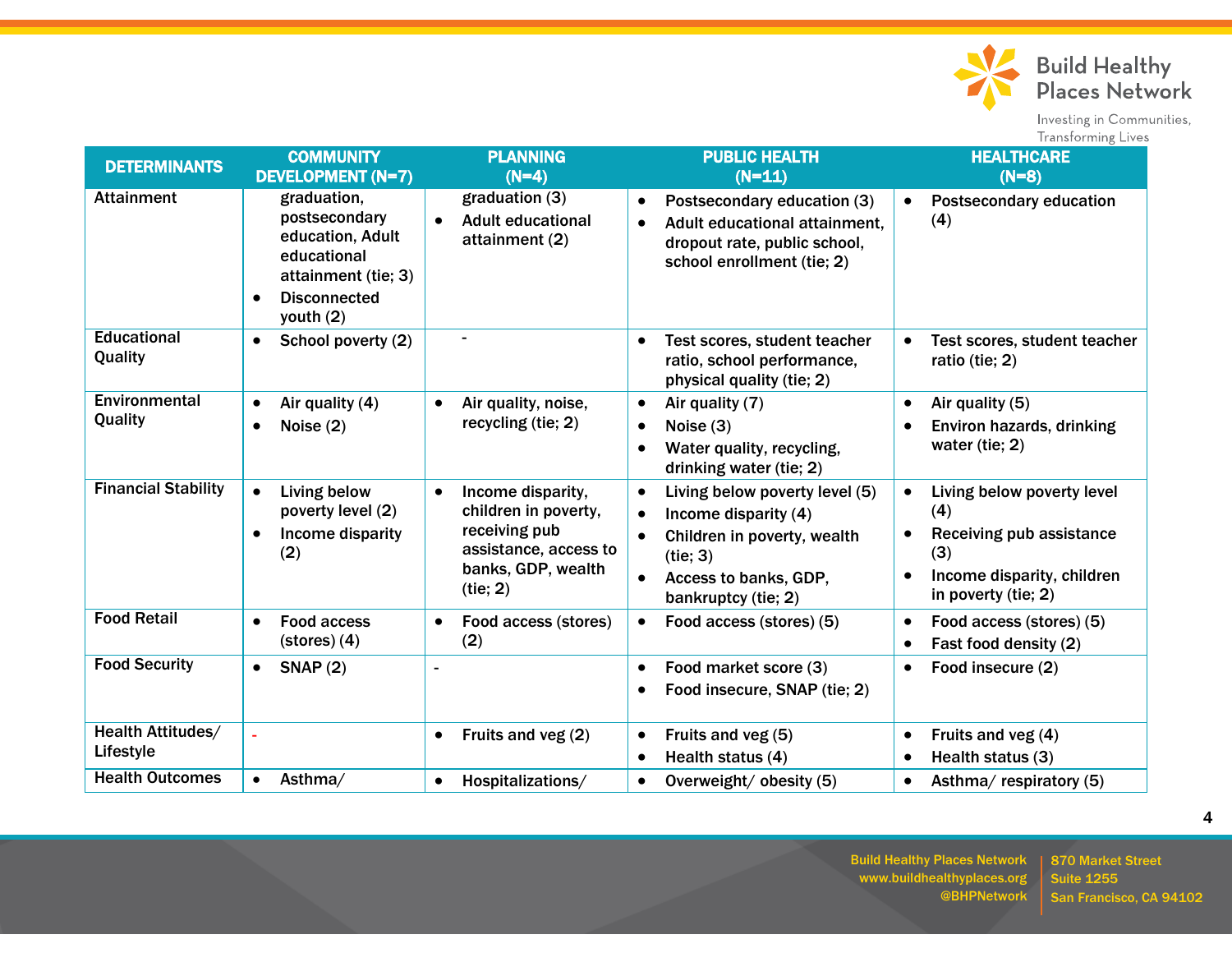

| <b>DETERMINANTS</b>             | <b>COMMUNITY</b><br><b>DEVELOPMENT (N=7)</b>  | <b>PLANNING</b><br>$(N=4)$                                                     | <b>PUBLIC HEALTH</b><br>$(N=11)$                                                                                                                                                                                                                    | <b>HEALTHCARE</b><br>$(N=8)$                                                                                                                                                                                                                                    |
|---------------------------------|-----------------------------------------------|--------------------------------------------------------------------------------|-----------------------------------------------------------------------------------------------------------------------------------------------------------------------------------------------------------------------------------------------------|-----------------------------------------------------------------------------------------------------------------------------------------------------------------------------------------------------------------------------------------------------------------|
|                                 | respiratory (3)<br>Diabetes (2)<br>$\bullet$  | emergency services<br>(3)<br><b>Premature death</b><br>$\bullet$<br>rate $(2)$ | Mental health.<br>$\bullet$<br>hospitalizations (tie; 4)<br>Asthma/respiratory,<br>$\bullet$<br>diabetes, HIV/STDs,<br>premature death, cancer (tie;<br>3)<br>Premature birth rate.<br>infectious diseases, life<br>expectancy, birth rate (tie; 2) | Mental health (4)<br>$\bullet$<br>Overweight/obesity,<br>diabetes, infant mortality,<br>HIV/STDs, premature birth<br>rate (tie; 3)<br>Hospitalizations/emergency<br>$\bullet$<br>services, infectious<br>diseases, cancer, life<br>expectancy at birth (tie; 2) |
| <b>Health Risks</b>             |                                               | Drug/alcohol abuse<br>$\bullet$<br>(2)                                         | Smoking (7)<br>$\bullet$<br>drug/alcohol use/abuse (6)<br>Low birthweight, teen birth<br>rate, unsafe sex (tie; 3)<br>High blood pressure, poor<br>physical health days, poor<br>mental health days (tie; 2)                                        | Drug/alcohol abuse (5)<br>$\bullet$<br>Smoking (4)<br>$\bullet$<br>High blood pressure (3)<br>Teen birth rate (2)                                                                                                                                               |
| <b>Healthcare Access</b>        | $\bullet$<br><b>Insurance</b><br>coverage (3) | Prenatal care (3)<br>$\bullet$<br>Insurance coverage<br>$\bullet$<br>(2)       | Insurance coverage (8)<br>$\bullet$<br>Mental health, availability of<br>physicians (3)<br>Total health expenditures,<br>primary care, prenatal care,<br>oral care (tie; 2)                                                                         | Health insurance coverage<br>$\bullet$<br>(5)<br>Obstacles to care (3)<br>$\bullet$<br>Prenatal care (2)<br>$\bullet$                                                                                                                                           |
| <b>Healthcare</b><br>Management |                                               |                                                                                | Immunizations (6)<br>$\bullet$<br>Cancer screening (4)<br>$\bullet$<br>Dental visit, HIV/STD tests (2;<br>tie)                                                                                                                                      | Cancer screening (4)<br>$\bullet$<br>Immunizations/vaccination<br>s(3)<br>Dental visit, cholesterol<br>$\bullet$<br>check (tie; 2)                                                                                                                              |
| <b>Housing</b><br>Affordability | <b>Housing burden</b><br>(5)                  | Housing burden,<br>$\bullet$<br>homeownership (tie;                            | Housing burden (5)<br>Homeownership (4)                                                                                                                                                                                                             | Homeownership (4)<br>Housing burden, vacancies<br>$\bullet$                                                                                                                                                                                                     |

Build Healthy Places Network www.buildhealthyplaces.org @BHPNetwork

870 Market Street Suite 1255 San Francisco, CA 94102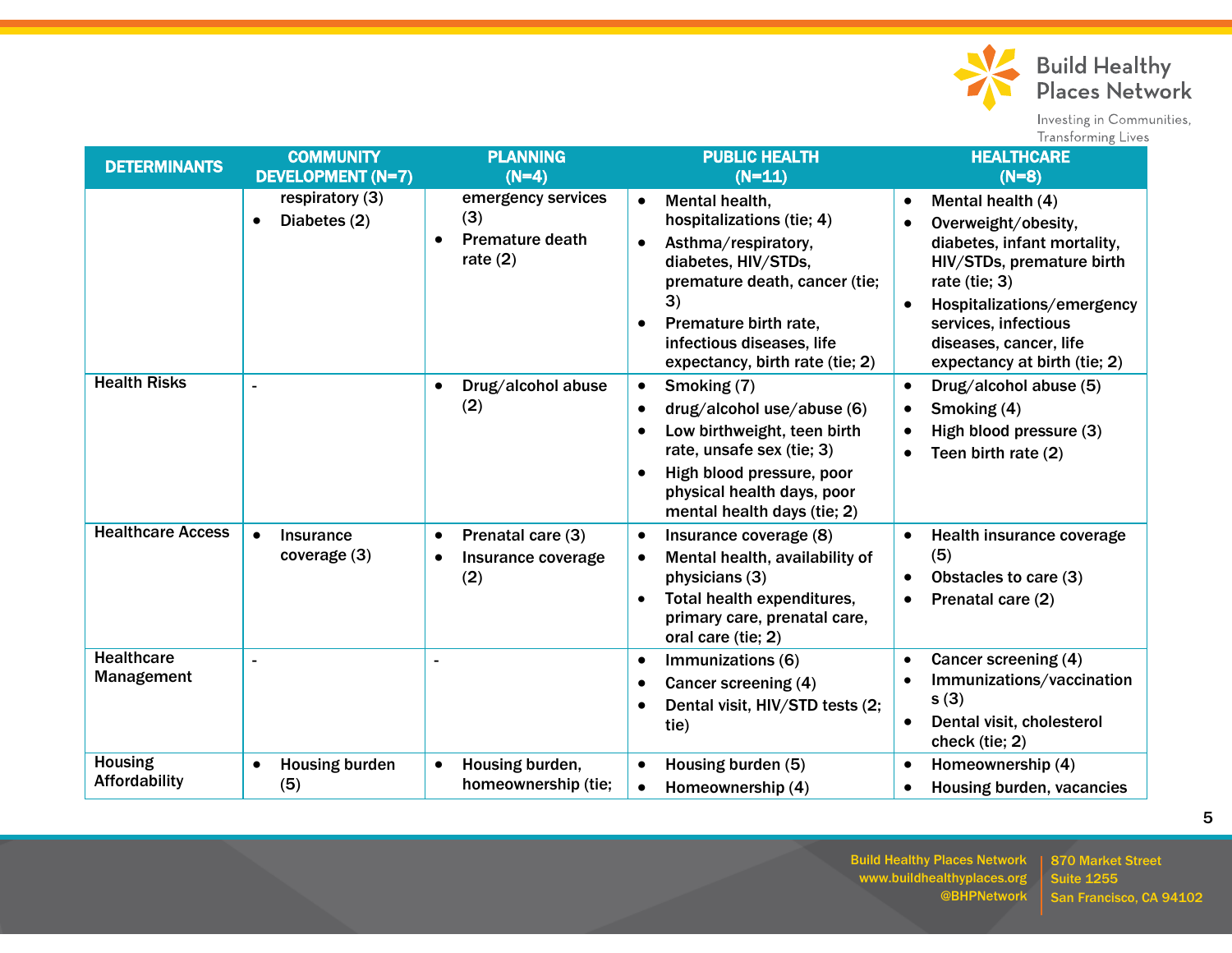

| <b>DETERMINANTS</b>              | <b>COMMUNITY</b><br><b>DEVELOPMENT (N=7)</b>                                                                                      | <b>PLANNING</b><br>$(N=4)$                                                               | <b>PUBLIC HEALTH</b><br>$(N=11)$                                                                                                                                                                        | <b>HEALTHCARE</b><br>$(N=8)$                                                                                |
|----------------------------------|-----------------------------------------------------------------------------------------------------------------------------------|------------------------------------------------------------------------------------------|---------------------------------------------------------------------------------------------------------------------------------------------------------------------------------------------------------|-------------------------------------------------------------------------------------------------------------|
|                                  | % income rent (3)                                                                                                                 | $\overline{3)}$<br>Vacancies (2)<br>$\bullet$                                            | Vacancies, ethnic diversity<br>$\bullet$<br>(tie; 2)<br><b>Residential density (2)</b>                                                                                                                  | (tie; 3)                                                                                                    |
| <b>Housing Stability</b>         | <b>Residential</b><br>$\bullet$<br>mobility $(3)$                                                                                 | Homelessness (3)<br>$\bullet$                                                            | Homelessness (5)<br>$\bullet$<br>Residential mobility, no fault<br>$\bullet$<br>evictions, foreclosures (tie; 2)                                                                                        |                                                                                                             |
| <b>Jobs</b>                      | Unemployment;<br>$\bullet$<br>educational/skill<br>requirement (tie;<br>4)<br><b>Wages/living</b><br>wage $(3)$<br>Employment (2) | Employment (3)<br>$\bullet$<br>Unemployment (2)<br>$\bullet$                             | Unemployment (5)<br>$\bullet$<br>Employment (4)<br>Educational/skills<br>requirement (3)<br>Wages/living wage, diversity<br>of jobs, full/part time, job<br>density, workforce char,<br>unions (tie; 2) | Unemployment (5)<br>$\bullet$                                                                               |
| Neighborhood<br><b>Amenities</b> | Access to<br>$\bullet$<br>recreation (2)<br><b>Access to retail</b><br>$\bullet$<br>(2)                                           | Access to recreation,<br>access to<br>arts/cultural (tie; 2)                             | Access to recreation (3)<br>Access to arts (2)<br>$\bullet$                                                                                                                                             | Access to recreation (3)<br>Access to arts (2)                                                              |
| Parks/<br><b>Green Space</b>     | Open/green<br>$\bullet$<br>space $(3)$<br>Public parks,<br>$\bullet$<br>street trees (tie; 2)                                     | Open /green space,<br>pub parks (tie; 3)                                                 | Open/green space, public<br>parks (tie; 3)<br>Street trees (2)<br>$\bullet$                                                                                                                             |                                                                                                             |
| <b>Physical Activity</b>         |                                                                                                                                   | Activity/ inactivity (2)<br>$\bullet$                                                    | Activity/ inactivity (4)<br>$\bullet$                                                                                                                                                                   | Activity/ inactivity (3)<br>$\bullet$                                                                       |
| <b>Physical Condition</b>        |                                                                                                                                   | Land use $(2)$<br>$\bullet$                                                              | Land use $(3)$<br>$\bullet$                                                                                                                                                                             |                                                                                                             |
| <b>Public Safety</b>             | Traffic/auto<br>$\bullet$<br>accidents (4)<br><b>Perceived safety</b><br>$\bullet$<br>(3)                                         | Traffic/auto<br>$\bullet$<br>accidents, perceived<br>safety, alcohol<br>outlets (tie; 2) | Injuries/injury deaths (5)<br><b>Occupational</b><br>injuries/fatalities (4)<br>Traffic/auto accidents,<br>$\bullet$                                                                                    | Traffic/auto accidents (3)<br>$\bullet$<br>Injuries/injury deaths,<br>$\bullet$<br>alcohol outlets (tie; 2) |

Build Healthy Places Network www.buildhealthyplaces.org @BHPNetwork

870 Market Street Suite 1255 San Francisco, CA 94102